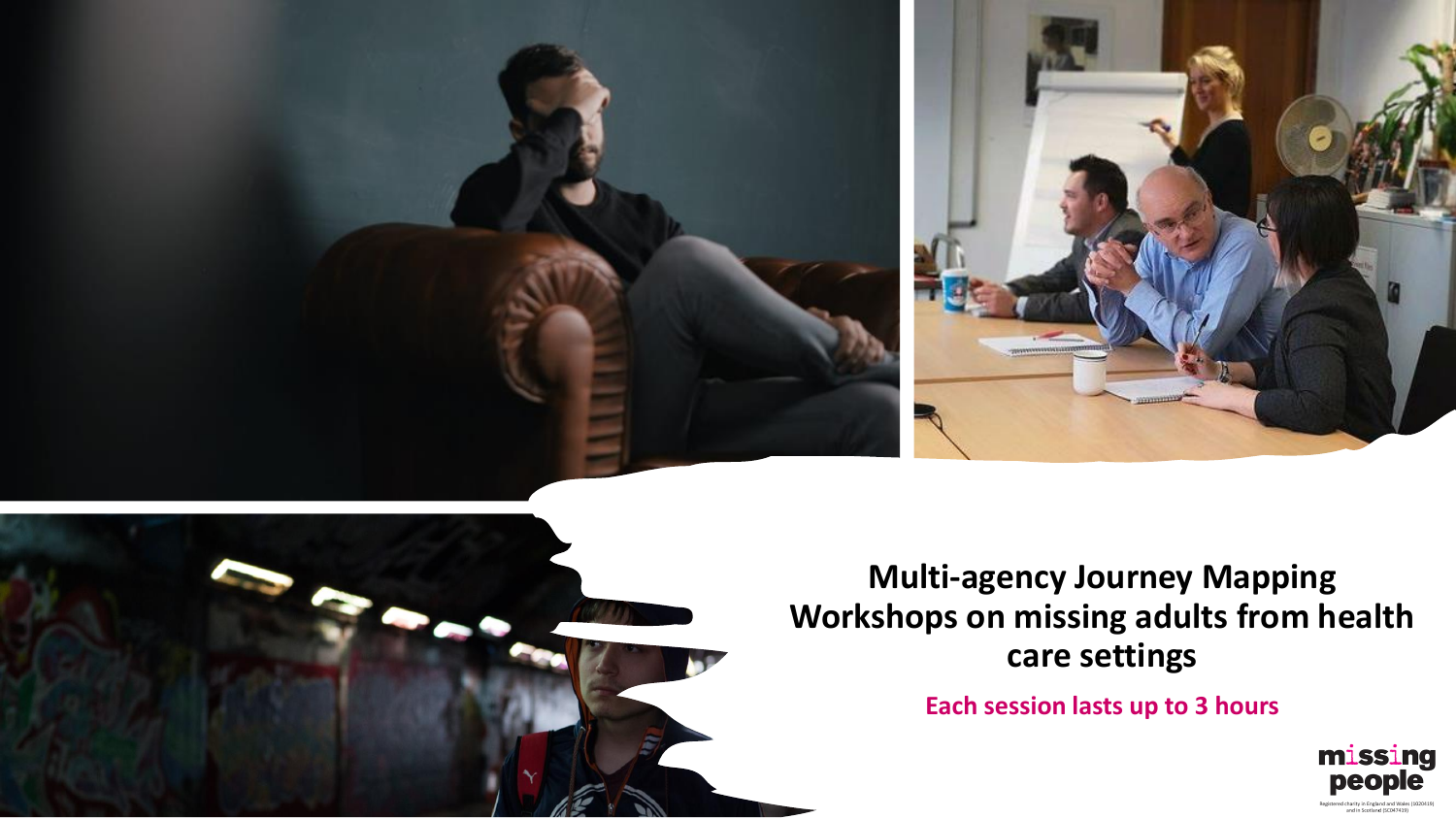

### **Why is journey mapping important?**

- Each year nearly 85,000 adults are reported missing in over 110,000 incidents across England 1.
- Those missing from health and care settings are considered most at risk of harm, with nearly 25,000 missing incidents being reported to police in 2020-21<sup>2</sup>, placing demand on a myriad of statutory and voluntary services.

**Journey mapping enables multi-agency professionals to be brought together to:**

- Work collaboratively to focus on the most effective support for missing individuals, and spot vital gaps in local response to missing.
- Determine next steps to respond better during a crisis and also provide preventative measures to help reduce demand and resource on statutory services, thus saving time and cost.

**missing** people

<sup>1</sup> UK Missing Persons Unit Data Report 2018-19 <sup>2</sup> National Reporting and Learning System, NHS England and NHS Improvement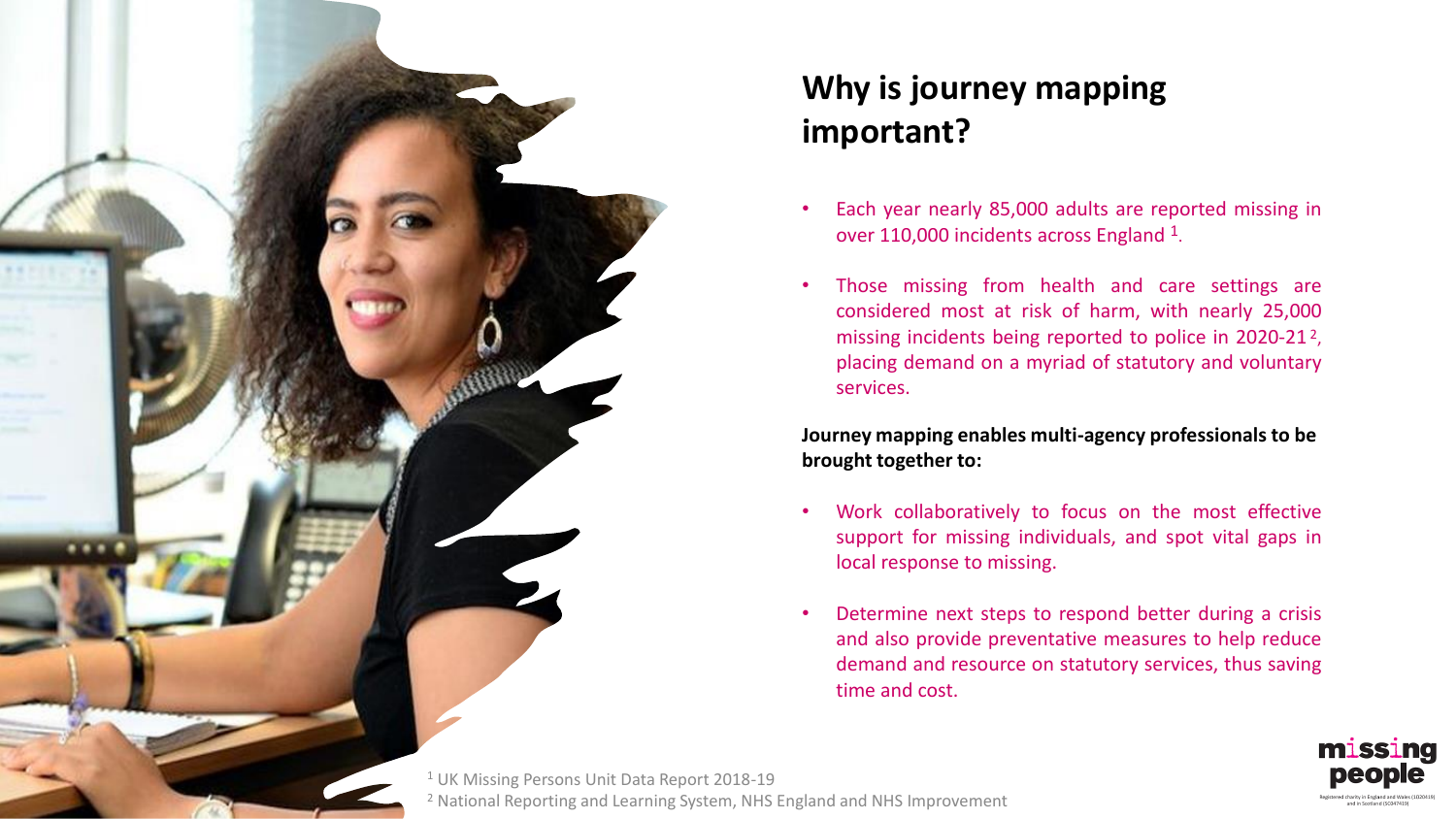# What is a **Journey** Mapping Session?

**'Development of local protocols should begin with mapping to understand the local picture...'** <sup>3</sup>

#### **These sessions are designed to focus on missing person personal profiles to able you to effectively achieve the following:**

- Map the journey of the missing person from report through to support on return.
- Discuss and clarify local multi-agency roles, responsibilities, process, and procedure along the missing person's journey, and to clarify process and procedure followed by partners when supporting the missing person and their family.
- Identify areas of good practice, growth and development including reviewing against processes in local protocols and procedures.
- Create an open space for suggestions, multi-agency discussion, information sharing and networking.

#### **This should lead to the following outcomes:**

- Clearer individual and partnership responsibility regarding ownership of missing person cases.
- Strengthened relationships with local partners in terms of problem solving.
- A full written report of findings from the workshop with a summary of both strengths and areas of improvement.

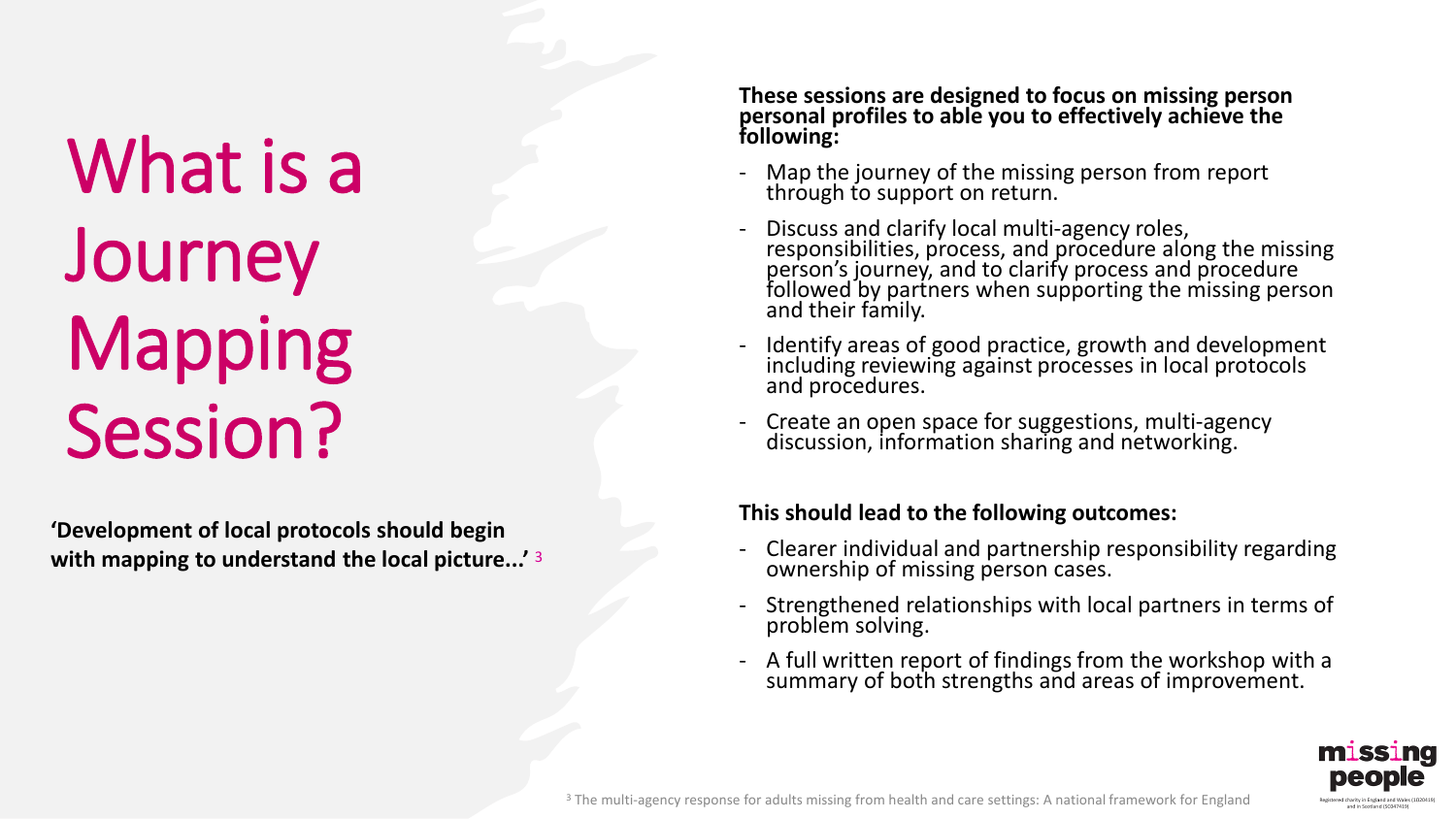## **Our costs**

| <b>Description</b>                            | Time frame          | Cost   |
|-----------------------------------------------|---------------------|--------|
| <b>Web-based journey mapping workshop for</b> | This financial year | £1,350 |
| up to 25 professionals & report               |                     |        |
|                                               |                     |        |

\*All delegates must be invited by the commissioner and face to face costs are dependent on location if required.

Our sessions are designed to host professionals from a wide-range of sectors including police, social services, NHS, Care Homes, and Education.

At an additional cost of **£1,150**, we are able to provide independent consultation with adults who have returned from missing to help identify issues and provide feedback based on experiences when missing and upon return. Please note this fee also includes service user expenses and incentives.